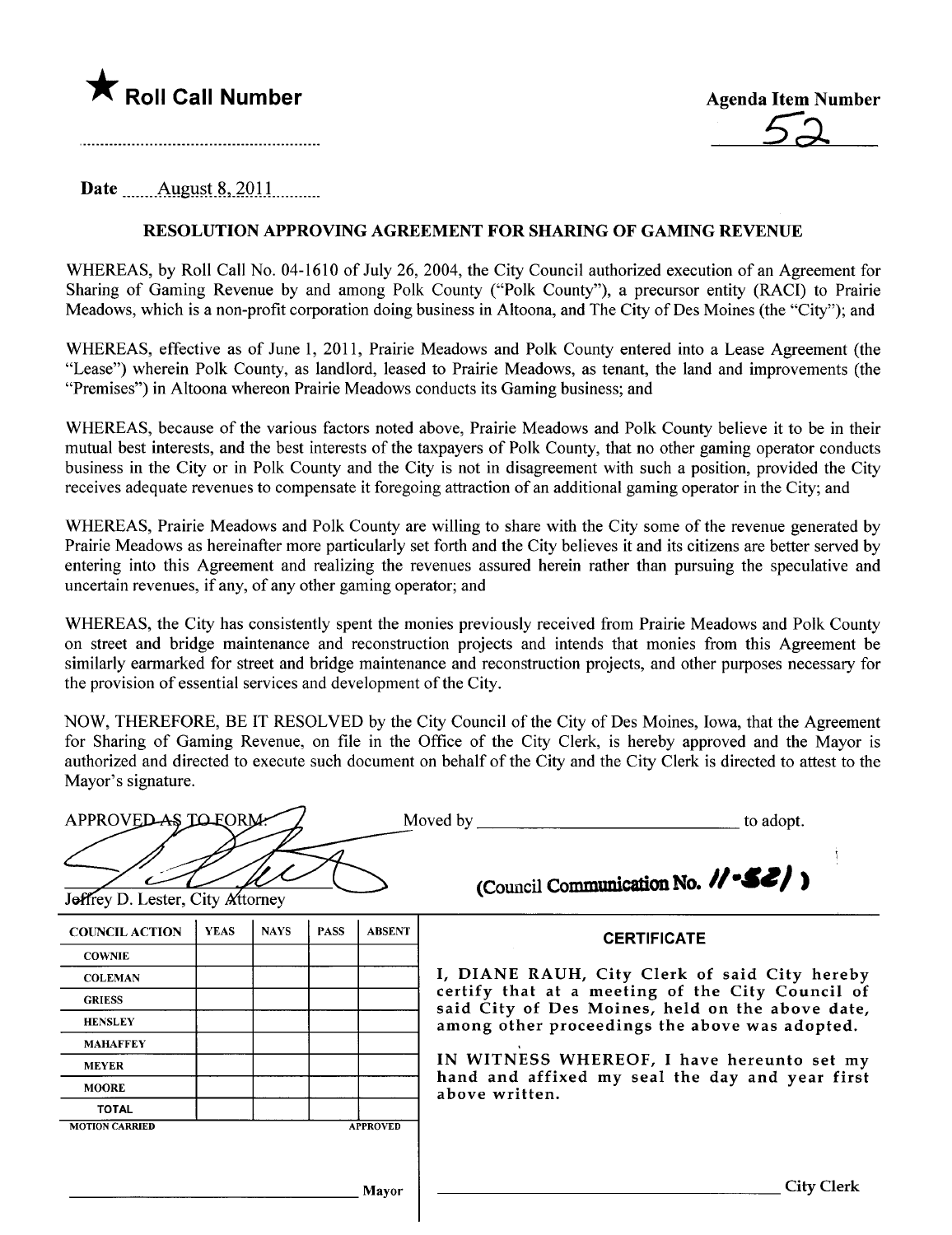Date



## AGREEMENT FOR SHARING OF GAMING REVENUE Roll Call  $\sharp$ .

THIS AGREEMENT FOR SHARING OF GAMING REVENUE ("Agreement") is made and entered into as of the day of August, 2011, by and among Polk County ("Polk County'''), Prairie Meadows Racetrack and Casino, Inc. ("Prairie Meadows") and The City of Des Moines (the "City").

WHEREAS, Prairie Meadows is a non-profit corporation doing business in Altoona, Iowa and is duly licensed by the Iowa Racing and Gaming Commission ("Commission") to conduct pari-mutual wagering and gambling games (collectively "Gaming") in the State of Iowa; and

WHEREAS, effective as of June 1,2011, Prairie Meadows and Polk County entered into a Lease Agreement (the "Lease") wherein Polk County, as landlord, leased to Prairie Meadows, as tenant, the land and improvements (the "Premises") in Altoona whereon Prairie Meadows conducts its Gaming and other business; and

WHEREAS, the term of the Lease is from June 1,2011 through December 31,2018 and requires Prairie Meadows to pay to Polk County (i) \$1,300,000 per month (\$15,600,000 per year) in rent for the term of the Lease, plus (ii) Ten Milion Four Hundred Thousand Dollars for calendar years 2011, 2012 and 2013, plus (iii) Five percent (5%) of Prairie Meadows' Adjusted Gross Receipts per year for calendar years 2014-2018, plus (iv) an additional one percent (1%) of Adjusted Gross Receipts in excess of Two Hundred Twenty Five Milion Dollars (\$225,000,000) for calendar years 2014-2018; and

WHEREAS, Polk County has heretofore utilized the monies it has received from Prairie Meadows for economic development, roads, grants, loans and other projects beneficial to the City and the other communities within Polk County and intends to similarly utilize future monies it receives from Prairie Meadows as well as utilize such monies to satisfy Polk County's Vision Iowa bonding obligations, all for the benefit of the taxpayers of Polk County; and

WHEREAS, because of the various factors noted above, Prairie Meadows and Polk County believe it to be in their mutual best interests, and the best interests of the taxpayers of Polk County, that no other gaming operator conducts business in the City or in Polk County, it being understood that neither Prairie Meadows nor Polk County can prevent or preclude such event from occurring; and

WHEREAS, various companies ("Applicant" or "Applicants''') have previously contacted the City, each seeking an agreement with the City whereby, in exchange for certain consideration, the City would work exclusively with the respective Applicant to obtain and maintain a license for gambling games in the City; and

WHEREAS, pursuant to Iowa law, before an Applicant can operate gambling games in the City, the electorate of Polk County will need to pass a referendum approving the operation of such games and the Commission will need to grant a gaming license to such Applicant, which conditions precedent may not be accomplishable by any Applicant; and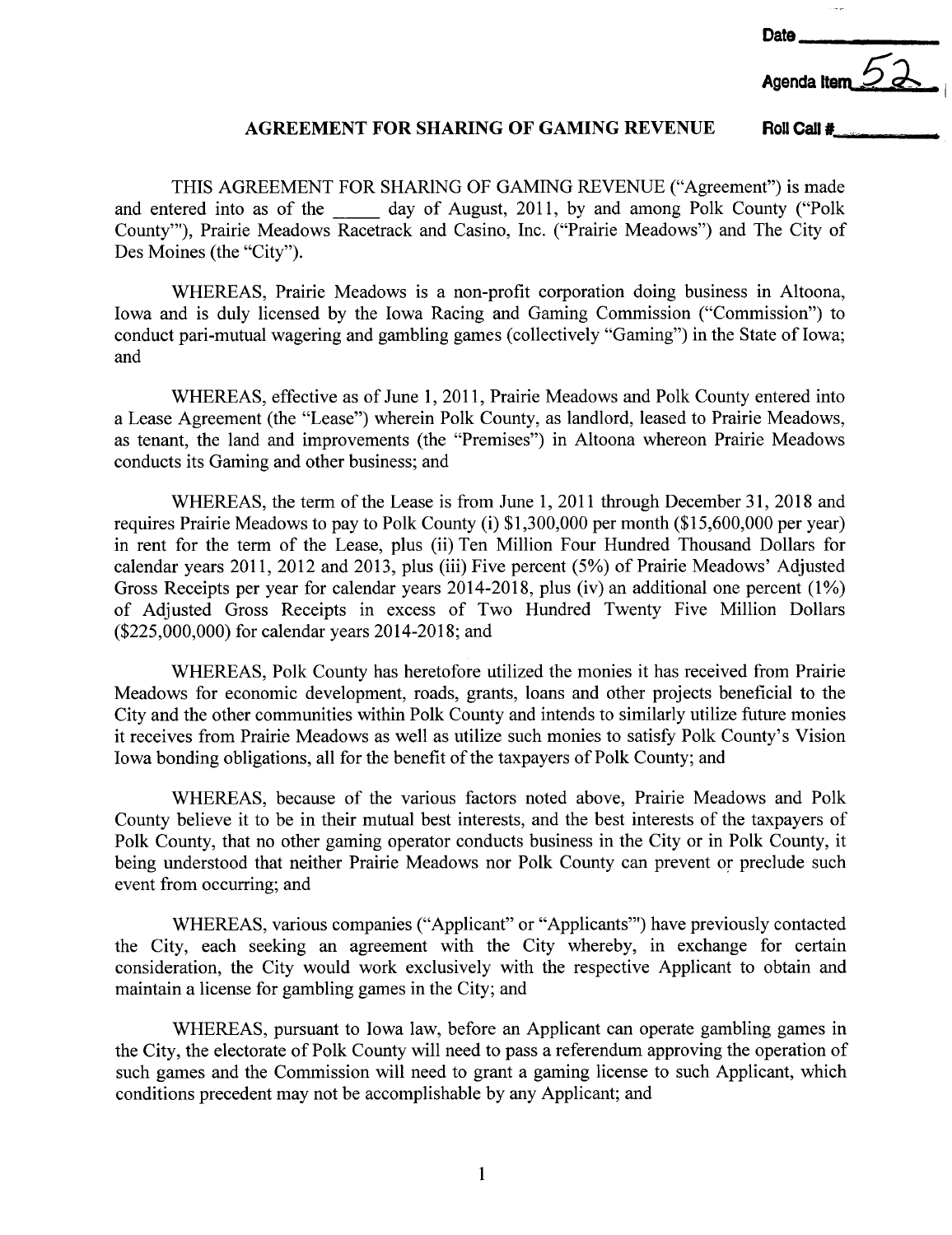WHEREAS, Prairie Meadows and Polk County are wiling to share with the City some of the revenue generated by Prairie Meadows as hereinafter more paricularly set forth; and

WHEREAS, the City has consistently spent the monies previously received from Prairie Meadows and Polk County on street and bridge maintenance and reconstruction projects and intends that monies from this Agreement be similarly eararked for street and bridge maintenance and reconstruction projects, and other purposes necessary for the provision of essential services and development of the City; and

WHEREAS, the City intends to recognize Prairie Meadows and Polk County through project signage, where applicable, for monies received pursuant to this Agreement; and

WHEREAS, the City believes it and its citizens are better served by entering into this Agreement and realizing the revenues assured herein rather than pursuing the speculative and uncertain revenues, if any, of any Applicant.

## NOW, THEREFORE, IT is HEREBY AGREED AS FOLLOWS:

1. Payments to City. Commencing in calendar year 2011, and continuing each calendar year thereafter through 2018, Prairie Meadows and Polk County (collectively the "Grantors") shall tender to the City a variable amount which shall be calculated each year as follows: (i) Prairie Meadows's adjusted gross receipts, as determined pursuant to Iowa Code section 99F.l(1), for the applicable calendar year, less (ii) the total gaming taxes paid or payable on such revenue, less (iii) all rent and other contractual obligations Prairie Meadows is required to pay Polk County for such year (even if paid in the next succeeding year), based upon the Lease, times 5.1%. Such amount shall be tendered by Grantors on or before January 31 of the next succeeding year and shall be paid one-third (1/3) by Polk County and two-thirds (2/3) by Prairie Meadows.

2. Payments to Polk County School Districts. Commencing in calendar year 2011, and continuing each calendar year thereafter through 2018, Grantors shall tender to each school district or portion of a school district within Polk County a pro rata share based upon the ratio which the percentage of actual enrollment for the school district that attends school in Polk County bears to the percentage of the total combined actual enrollments for all school districts that attend school in Polk County, a variable amount which shall be calculated each year as follows: (i) Prairie Meadows's adjusted gross receipts, as determined pursuant to Iowa Code Section 99F.l(1), for the applicable calendar year, less (ii) the total gaming taxes paid or payable on such revenue, less (iii) all rent and other contractual obligations Prairie Meadows is required to pay Polk County for such year (even if paid in the next succeeding year), based upon the Lease, times .9 %. Such amount shall be tendered by Grantors on or before January 31 of the next succeeding year and shall be paid one-third (1/3) by Polk County and two-thirds (2/3) by Prairie Meadows.

3. a. Possible Economic Impact: Polk County Payments to City. Paragraph 3(d) of the Lease provides for the reopening of the Lease upon the occurrence of certain conditions specified therein. Upon the resolution of such reopening by the parties to the Lease, whether by settlement or arbitration, the anual obligations of Polk County to the City shall be totally dependent upon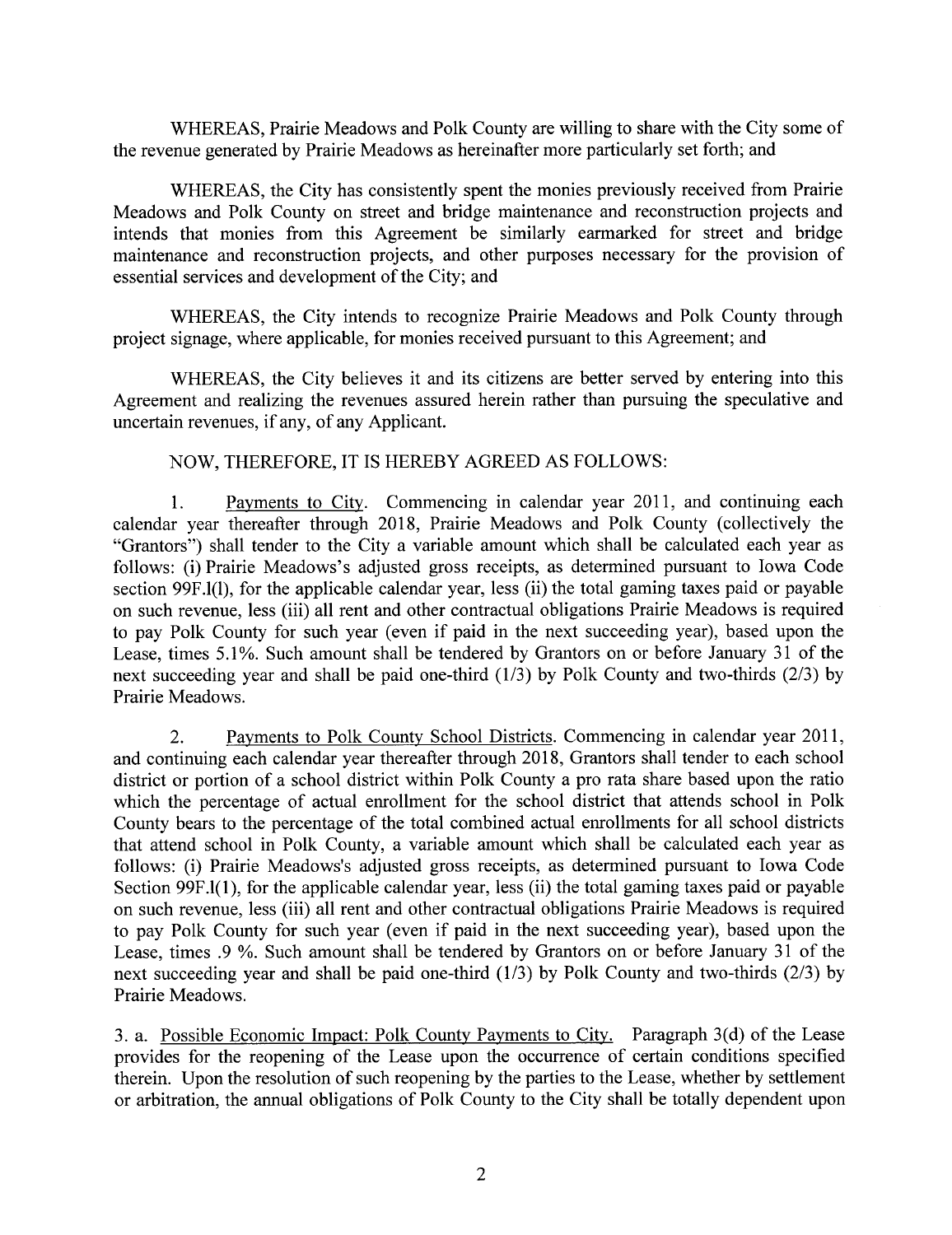the annual amount of Additional Payments Polk County ultimately receives from Prairie Meadows; provided, however, that Grantors shall at all times deal fairly with City and Grantors shall renegotiate any such reopening in good faith, including without limitation renegotiating so as not to shift, delay or otherwise reallocate revenues or expenses into or from the "Additional Payment to Landlord" paragraph 3(a) of the Lease to any other form of compensation or payment, whether specified in the Lease or not, that would result in or have the effect of resulting in a reduction of payments to the City beyond that contemplated in this paragraph. In addition, should the Lease be reopened, once Polk County has received 20.1 Milion Dollars pursuant to the Lease each year, including without limitation both Rental and Additional Payments, County shall pay one half of any and all amounts in excess of 20.1 Million Dollars to City; provided, however, for the year of reopening and any year thereafter where the amount of Rental Payments plus Additional Payments paid to the County exceeds 26 Milion Dollars, City shall receive only the amount specified in Paragraph 1 hereof. Additionally, in no instance shall the amount paid to the City pursuant to this paragraph exceed the amount that would be paid to the City pursuant to Paragraph 1.

b. Possible Economic Impact: Polk County Payments to Polk County School Districts. Paragraph 3(d) of the Lease provides for the reopening of the Lease upon the occurrence of certain conditions specified therein. Upon the resolution of such reopening by the parties to the Lease, whether by settlement or arbitration, the annual obligations of Polk County to the Polk County School Districts shall be totally dependent upon the annual amount of Additional Payments Polk County ultimately receives from Prairie Meadows; provided, however, that in the event the amount Prairie Meadows pays to Polk County drops below 26 Millon Dollars, no further distributions will be made to the School Districts until any such annual payments return to an amount in excess of 26 Million Dollars.

c. Possible Economic Impact: Prairie Meadows Payments to City. Paragraph 3(d) of the Lease provides for the reopening of the Lease upon the occurrence of certain conditions specified therein. Should the Lease be reopened for a specified occurrence, the City and Prairie Meadows agree to reopen this Agreement to renegotiate in good faith the payments to the City described in Paragraph 1 above, it being the intent of the City and Prairie Meadows that any renegotiated changes in the payments due thereunder shall be equitable between and among the City and Prairie Meadows and shall be proportionate to any renegotiated changes in payments made to Polk County in accordance with Paragraph 3(d) of the Lease. The City acknowledges that nothing contained herein is intended to imply or infer that Prairie Meadows shall pay any portion of the amount not paid by Polk County to the City pursuant to Paragraph 1 above, as may be reduced by Paragraph 3(a) above. If, within 60 days after any party requests the reopening of this Agreement, the City and Prairie Meadows have been unable to renegotiate the payments to be made under Paragraph 1 above to their mutual satisfaction, they agree to submit this issue to a Polk County District Court Judge for equitable resolution; provided that the payments under Paragraph 1 above shall continue to accrue during such 60 days and any time in which the Judge is reaching a resolution, but ultimate payment of such accrual remains at all times subject to the Judge's resolution.

d. Possible Economic Impact: Prairie Meadows Payment to Polk County School Districts. Should the Lease and this Agreement be reopened as provided in Paragraph  $3(c)$  above, the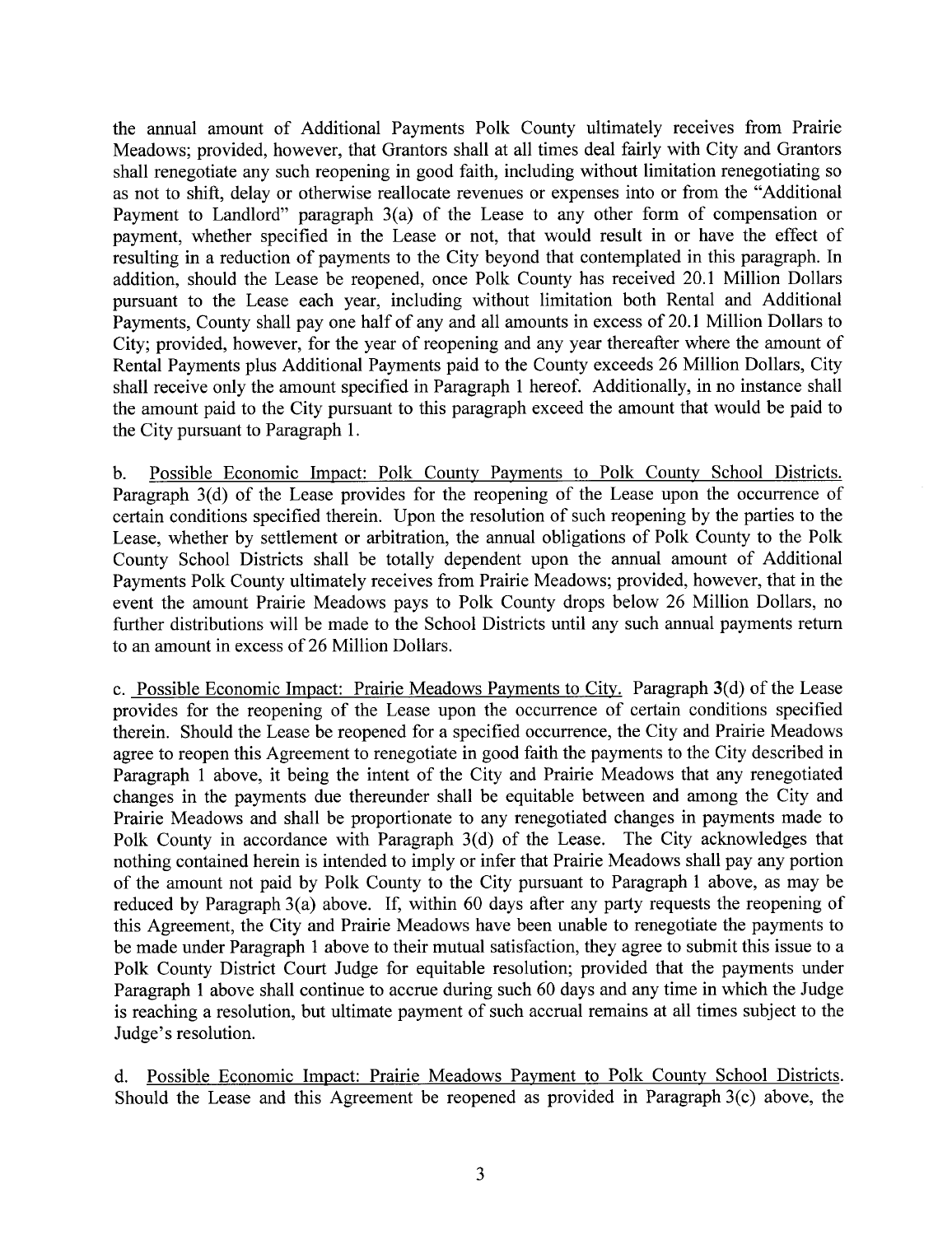paries acknowledge and agree that Prairie Meadows may be unable to make some or all of the payments to the Polk County School Districts as described in Paragraph 2 above, as solely determined in Prairie Meadows' discretion.

4. Additional Casino by Grantors. If Prairie Meadows and/or Polk County, or their affiiates, construct and/or operate another casino or gambling facility, whether in Polk County, or elsewhere, Grantors shall tender to the City a variable amount which shall be calculated each year as follows: (i) Prairie Meadows's adjusted gross receipts, as determined pursuant to Iowa Code section 99F.1(1), for the applicable calendar year, less (ii) the total gaming taxes paid or payable on such revenue, less (iii) all rent and other contractual obligations Prairie Meadows is required to pay Polk County for such year (even if paid in the next succeeding year) based upon the Lease, times 5.1 %. Such amount shall be tendered by Grantors on or before January 31 of the next succeeding year and shall be paid one-third (1/3) by Polk County and two-thirds (2/3) by Prairie Meadows through 2018. For purposes of this Agreement, the term "affiliate" means a corporation, partnership, limited liability company or other business organization of any kind, whether for-profit or not-for-profit, which directly or indirectly controls or is controlled by, or is under common control of, Grantors jointly or severally.

5. Location of Additional Casino by Grantors. If a referendum authorizing issuance of a new gaming license should pass and Prairie Meadows and/or Polk County, or their affliates, should make application to the Commission to operate an additional gaming facility, then Prairie Meadows and/or Polk County, or their affliates, shall give primary consideration to locating such additional gaming facility within the City.

6. Adjustment for Revenue Otherwise Received by City. In the event any gaming facility which is not operated by Prairie Meadows or Polk County or their affiiates is constructed or operated within the City so as to benefit the City in any way, including property tax revenue, (it being understood that such a gaming facility could be licensed and operated without the support or endorsement of the City, Polk County or Prairie Meadows), the full amount of such benefit shall be deducted from the amounts Grantors are otherwise required to tender to the City pursuant to the terms of this ProposaL.

7. Conditions to be Fulfilled by City. Grantors obligations to pay the fuds to City and the Polk County School Districts as provided herein are subject to and conditioned upon: (i) the City not entering into any agreement with any person or organization for the operation of a gaming facility within the City or elsewhere through December 31, 2018; (ii) the City refraining from all negotiations with parties interested in establishing a gaming facility in the City or elsewhere; (iii) the City actively opposing any and all efforts by any party to establish a gaming facility in the City or elsewhere, through December 31, 2018; and (iv) the City actively opposing any and all efforts by any party to pass a referendum approving another gaming facility in either Polk County or the City, provided, however, nothing contained herein shall prevent or preclude the City from cooperating with Grantors to establish another gaming facility in Polk County operated by Prairie Meadows on a non-profit basis similar in manner to the manner in which Prairie Meadows operates Prairie Meadows.

8. Default by City. In the event the City defaults under any of the terms of this Agreement, which default is not cured to Grantors' satisfaction within thirty (30) days of sending